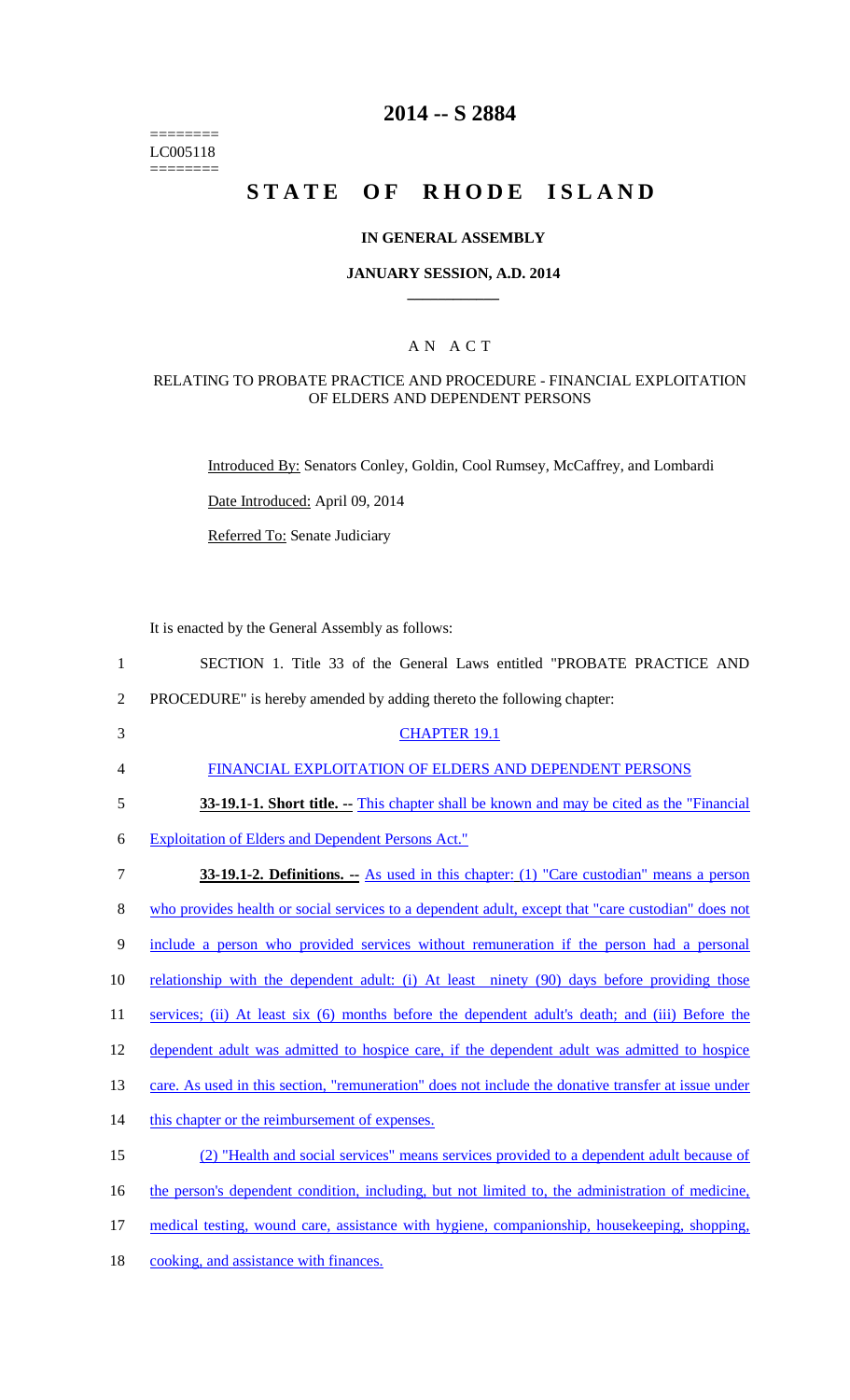| $\mathbf{1}$   | (3) "Dependent adult" means a person who, at the time of executing the instrument at                |
|----------------|-----------------------------------------------------------------------------------------------------|
| $\overline{2}$ | issue under this section, was a person described in either of the following:                        |
| 3              | (i) The person was sixty-five (65) years of age or older and satisfied one or both of the           |
| 4              | following criteria:                                                                                 |
| 5              | (A) The person was unable to provide properly for his or her personal needs for physical            |
| 6              | health, food, clothing, or shelter;                                                                 |
| 7              | (B) Due to one or more deficits in the mental functions listed in $\S 11-5-12(b)(2)$ , the          |
| 8              | person had difficulty managing his or her own financial resources or resisting fraud or undue       |
| 9              | influences.                                                                                         |
| 10             | (ii) The person was eighteen (18) years of age or older and satisfied one or both of the            |
| 11             | following criteria:                                                                                 |
| 12             | (A) The person was unable to provide properly for his or her personal needs for physical            |
| 13             | health, food, clothing, or shelter.                                                                 |
| 14             | (B) Due to one or more deficits in the mental functions listed in § 11-5-12(b)(2), the              |
| 15             | person had substantial difficulty managing his or her own financial resources or resisting fraud or |
| 16             | undue influences.                                                                                   |
| 17             | (4) "Independent attorney" means an attorney who has no legal, business, financial,                 |
| 18             | professional, or personal relationship with the beneficiary of a donative transfer at issue under   |
| 19             | this chapter and who would not be appointed as a fiduciary or receive any pecuniary benefit as a    |
| 20             | result of the operation of the instrument containing the donative transfer at issue under this      |
| 21             | chapter.                                                                                            |
| 22             | $(5)(i)$ A person who is "related by blood or affinity" to a specified person means any of          |
| 23             | the following persons:                                                                              |
| 24             | (A) A spouse or domestic partner of the specified person;                                           |
| 25             | (B) A relative within a specified degree of kinship described in §§ 33-19.1-3 or 33-19.1-4          |
| 26             | to the specified person or within a specified degree of kinship described in §§ 33-19.1-3 or 33-    |
| 27             | 19.1-4 to the spouse or domestic partner of the specified person; or                                |
| 28             | (C) The spouse or domestic partner of a person described in subsection $5(i)(B)$ .                  |
| 29             | (ii) For the purposes of this definition, "spouse or domestic partner" includes a                   |
| 30             | predeceased spouse or predeceased domestic partner.                                                 |
| 31             | 33-19.1-3. Prohibited transaction. $-$ (a) A provision of any document or instrument,               |
| 32             | including commercial instruments as defined in title 6A, making a donative transfer to any of the   |
| 33             | following persons is presumed to be the product of fraud or undue influence:                        |

(1) The person who drafted the instrument;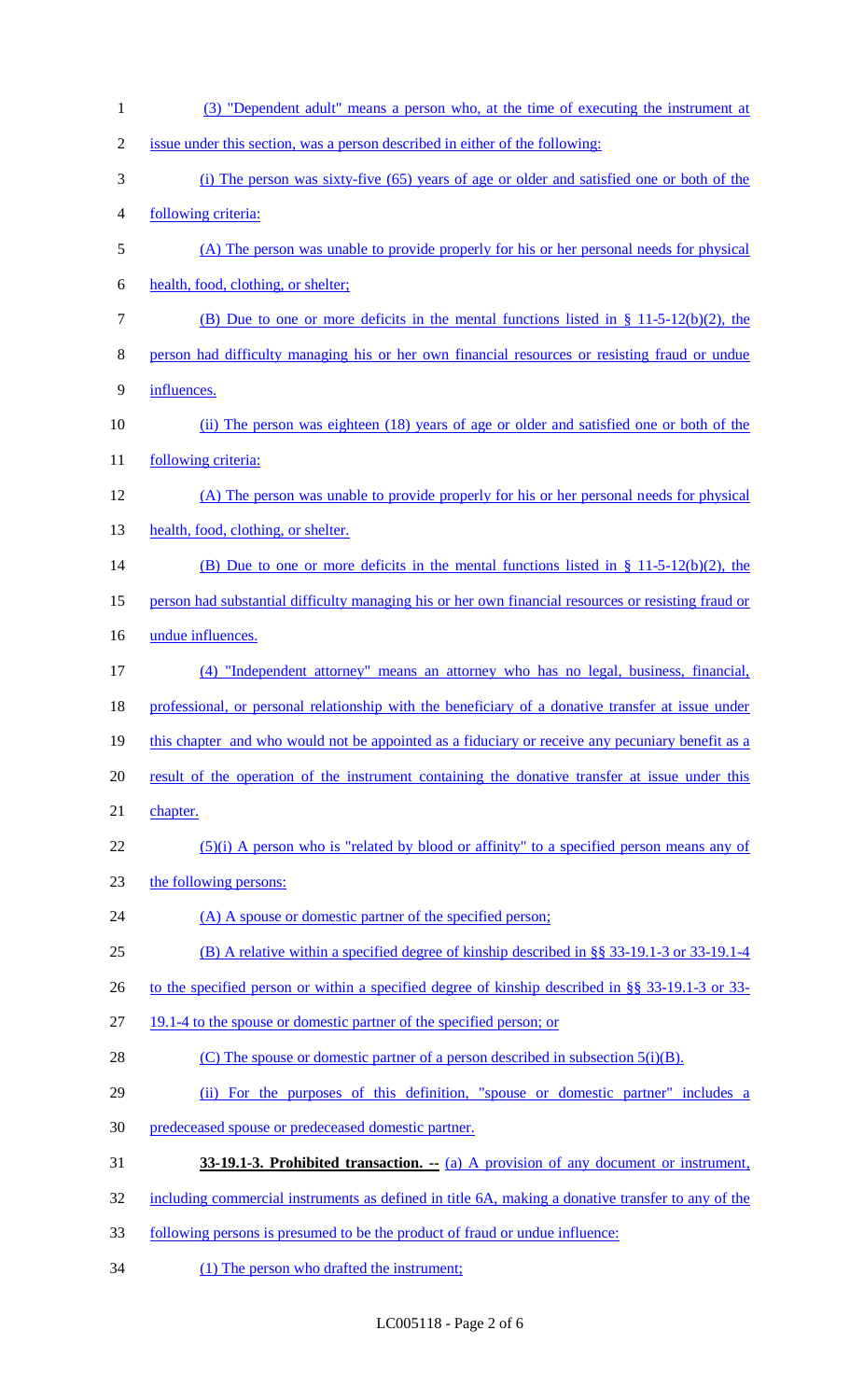| $\mathbf{1}$   | (2) A person in a fiduciary relationship with the transferor who transcribed the instrument           |
|----------------|-------------------------------------------------------------------------------------------------------|
| $\overline{2}$ | or caused it to be transcribed;                                                                       |
| 3              | (3) A care custodian of a transferor who is a dependent adult, but only if the instrument             |
| 4              | was executed during the period in which the care custodian provided services to the transferor, or    |
| 5              | within ninety (90) days before or after that period;                                                  |
| 6              | (4) A person who is related by blood or affinity, within the third degree, to any person              |
| 7              | described in subsections $(a)(1) - (a)(3)$ .                                                          |
| 8              | (5) A cohabitant or employee of any person described in subsections (a)(1) - (a)(3); or               |
| 9              | (6) A partner, shareholder, or employee of a law firm in which a person described in                  |
| 10             | subsections (a)(1) - (a)(2) has an ownership interest.                                                |
| 11             | (b) The presumption created by this section is a presumption affecting the burden of                  |
| 12             | proof. The presumption may be rebutted by proving, by clear and convincing evidence, that the         |
| 13             | donative transfer was not the product of fraud or undue influence.                                    |
| 14             | (c) Notwithstanding the provisions of subsections (a)(1) - (a)(2), and with respect to a              |
| 15             | donative transfer to the person who drafted the donative instrument, or to a person who is related    |
| 16             | to, or associated with, the drafter as described in subsections (a)(4) - (a)(6), the presumption      |
| 17             | created by this section is conclusive.                                                                |
| 18             | (d) If a beneficiary is unsuccessful in rebutting the presumption, the beneficiary shall bear         |
| 19             | all costs of the proceeding, including reasonable attorney's fees.                                    |
| 20             | <b>33-19.1-4. Exceptions.</b> -- Section 33-19.1-3 does not apply to any of the following             |
| 21             | instruments or transfers:                                                                             |
| 22             | (1) A donative transfer to a person who is related by blood or affinity, within the fourth            |
| 23             | $(4th)$ degree, to the transferor or is the cohabitant of the transferor.                             |
| 24             | (2) An instrument that is drafted or transcribed by a person who is related by blood or               |
| 25             | affinity, within the fourth $(4th)$ degree, to the transferor or is the cohabitant of the transferor. |
| 26             | (3) An instrument that is approved pursuant to an order of the superior, family, district or          |
| 27             | any probate court, after full disclosure of the relationships of the persons involved.                |
| 28             | (4) A donative transfer to a federal, state, or local public entity an entity that qualifies for      |
| 29             | an exemption from taxation under section $501(c)(3)$ or $501(c)(19)$ of the Internal Revenue Code,    |
| 30             | or a trust holding the transferred property for the entity.                                           |
| 31             | (5) A donative transfer of property valued at five thousand dollars (\$5,000) or less, if the         |
| 32             | total value of the transferor's estate equals or exceeds the amount of fifty thousand dollars         |
| 33             | $$50,000$ ).                                                                                          |
| 34             | (6) An instrument executed outside of Rhode Island by a transferor who was not a                      |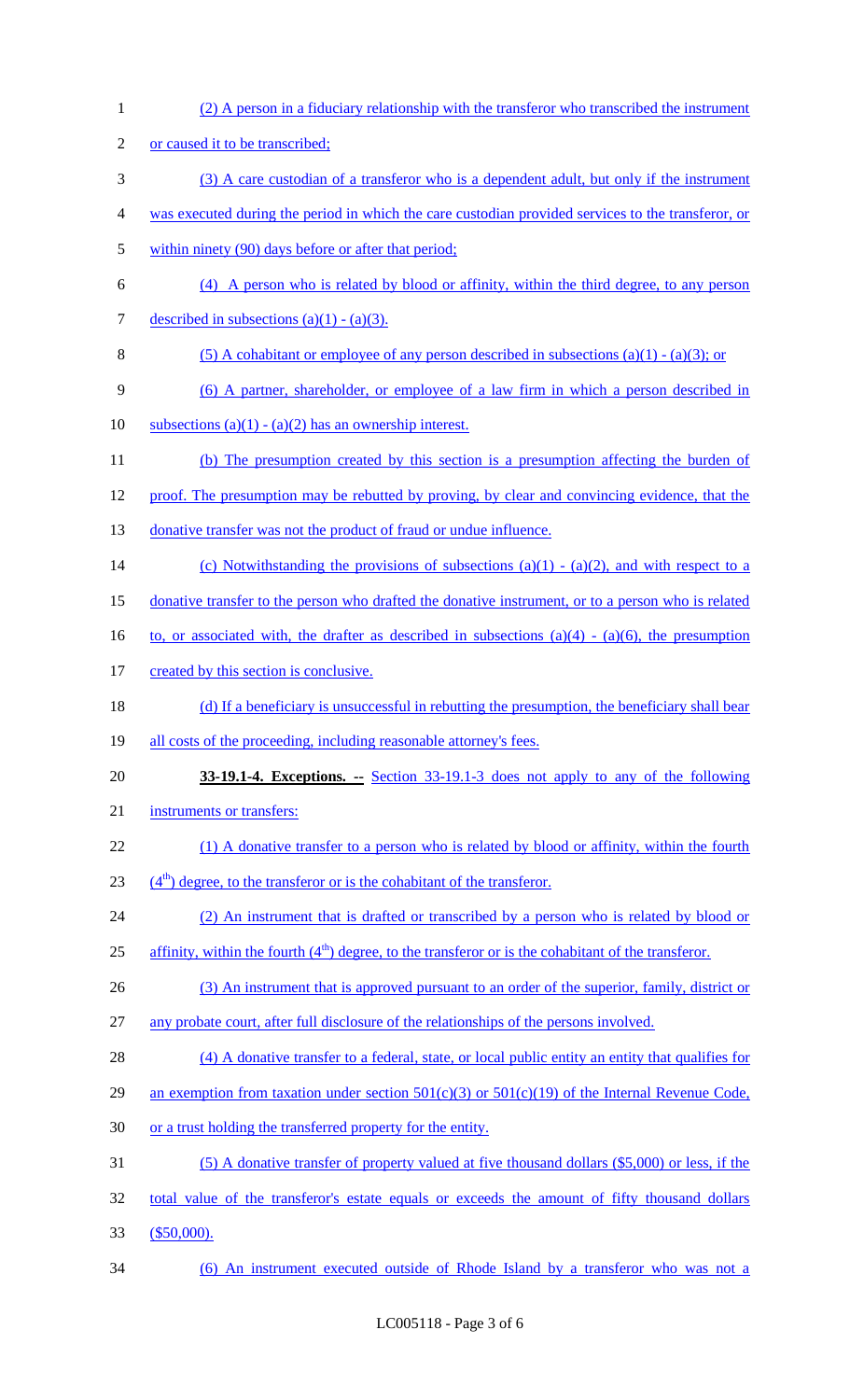|  |  |  | resident of Rhode Island when the instrument was executed. |  |
|--|--|--|------------------------------------------------------------|--|
|  |  |  |                                                            |  |

| $\overline{2}$ | 33-19.1-5. Review by independent attorney – Certificate of review. -- (a) A gift is not                                                                                   |
|----------------|---------------------------------------------------------------------------------------------------------------------------------------------------------------------------|
| $\mathfrak{Z}$ | subject to $\S$ 33-19.1-3 if the instrument is reviewed by an independent attorney who counsels the                                                                       |
| $\overline{4}$ | transferor, out of the presence of any heir or proposed beneficiary, about the nature and                                                                                 |
| 5              | consequences of the intended transfer, including the effect of the intended transfer on the                                                                               |
| 6              | transferor's heirs and on any beneficiary of a prior donative instrument; attempts to determine if                                                                        |
| $\tau$         | the intended transfer is the result of fraud or undue influence; and signs and delivers to the                                                                            |
| $8\,$          | transferor an original certificate in substantially the following form:                                                                                                   |
| 9              | "CERTIFICATE OF INDEPENDENT REVIEW                                                                                                                                        |
| 10             | I. have reviewed                                                                                                                                                          |
| 11             | (attorney's name)                                                                                                                                                         |
| 12             | and have counseled the transferor,                                                                                                                                        |
| 13             | (name of instrument)                                                                                                                                                      |
| 14             | on the nature and consequences of any                                                                                                                                     |
| 15             | (name of transferor)                                                                                                                                                      |
| 16             | transfers of property to                                                                                                                                                  |
| 17             | (name of person described in $\S$ 33-19.1-3) that would be made by the instrument.                                                                                        |
| 18             | I am an "independent attorney" as defined in $\S 33-19.1-2$ and I am in a position to advise                                                                              |
| 19             | the transferor independently, impartially, and confidentially as to the consequences of the                                                                               |
| 20             | transfer.<br>On the basis of this counsel, I conclude that the transfers to                                                                                               |
| 21             | that would (name of person described in $\S$ 33-<br><u> 1990 - Johann Johann Barbara, martxa a shekara 1990 - An tsaran 1990 - An tsaran 1991 - An tsaran 1991 - An t</u> |
| 22             | 19.1-3) be made by the instrument are not the product of fraud or undue influence.                                                                                        |
| 23             | $\pmb{\mathsf{H}}$                                                                                                                                                        |
| 24             | (Name of Attorney)<br>$(Bar\#)$<br>(Date)                                                                                                                                 |
| 25             | (b) An attorney whose written engagement, signed by the transferor, is expressly limited                                                                                  |
| 26             | solely to compliance with the requirements of this section, shall not be considered to otherwise                                                                          |
| 27             | represent the transferor as a client.                                                                                                                                     |
| 28             | (c) Under no circumstances shall an attorney who drafts an instrument review and certify                                                                                  |
| 29             | the instrument.                                                                                                                                                           |
| 30             | (d) The attorney who conducts the independent review shall provide a copy of the signed                                                                                   |
| 31             | certification to the drafting attorney.                                                                                                                                   |
| 32             | <b>33-19.1-6. Failure of gift.</b> -- If a gift fails under this chapter, the instrument making the                                                                       |
| 33             | gift shall operate as if the beneficiary had predeceased the transferor without spouse, domestic                                                                          |
| 34             | partner, or issue.                                                                                                                                                        |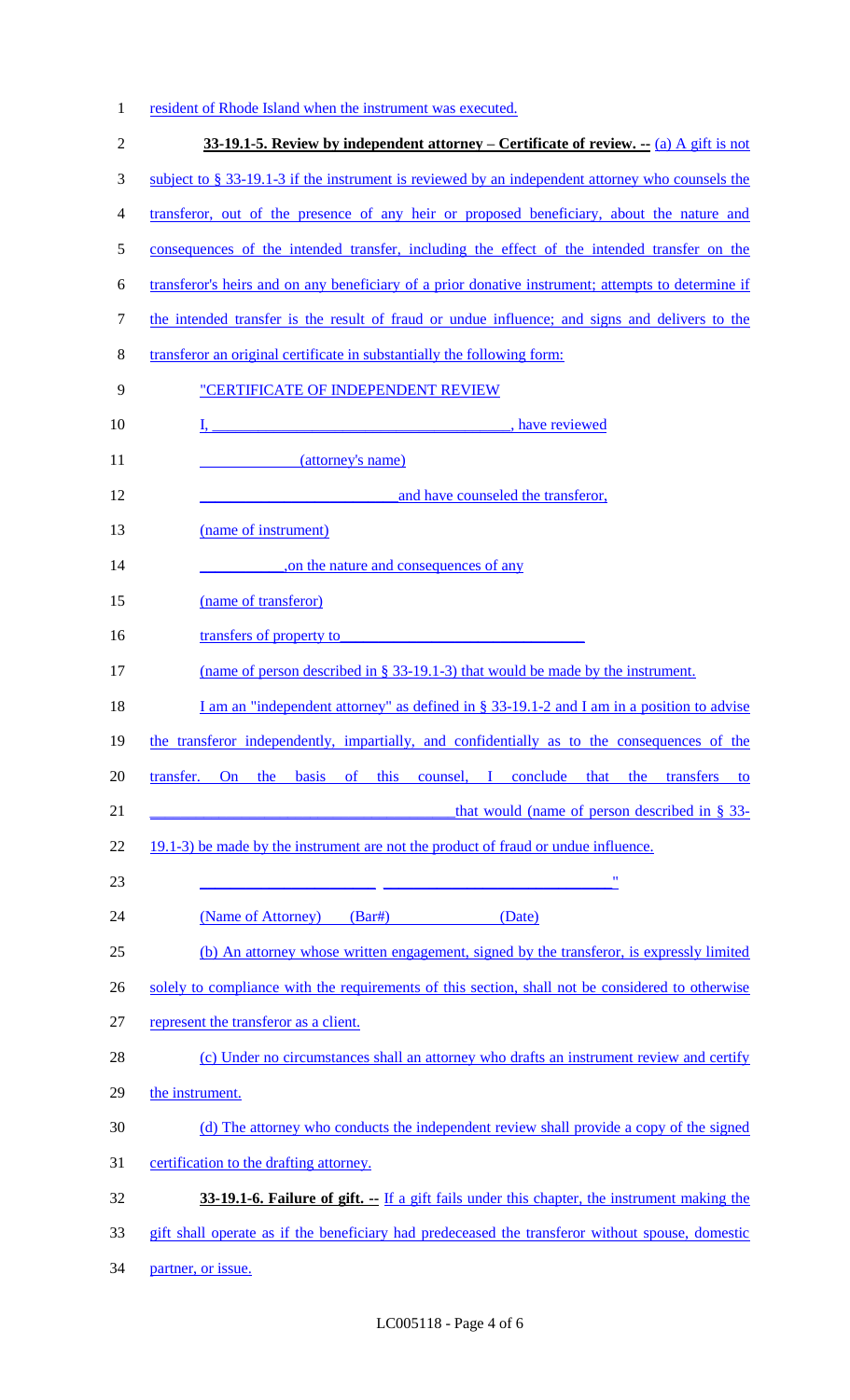| $\mathbf{1}$   | <b>33-19.1-7. Liability.</b> $-$ (a) A person is not liable for transferring property pursuant to an    |
|----------------|---------------------------------------------------------------------------------------------------------|
| $\overline{2}$ | instrument that is subject to the presumption created under $\S$ 33-19.1-3, unless the person is        |
| 3              | served with notice, prior to transferring the property, that the instrument has been contested under    |
| $\overline{4}$ | this section.                                                                                           |
| 5              | (b) A person who is served with notice that an instrument has been contested under this                 |
| 6              | section is not liable for failing to transfer property pursuant to the instrument, unless the person is |
| $\tau$         | served with notice that the validity of the transfer has been conclusively determined by a court.       |
| 8              | <b>33-19.1-8. Non-Waiveability.</b> -- This chapter applies notwithstanding a contrary                  |
| 9              | provision in an instrument.                                                                             |
| 10             | <b>33-19.1-9.</b> Applicability to present documents. -- (a) This section shall apply to                |
| 11             | instruments that become irrevocable on or after January 1, 2015. For the purposes of this section,      |
| 12             | an instrument that is otherwise revocable or amendable shall be deemed to be irrevocable if, on or      |
| 13             | after January 1, 2015, the transferor by reason of incapacity was unable to change the disposition      |
| 14             | of the transferor's property and did not regain capacity before the date of the transferor's death.     |
| 15             | (b) It is the intent of the general assembly that this chapter supplements the common law               |
| 16             | on undue influence, without superseding or interfering in the operation of that law. Nothing in         |
| 17             | this chapter precludes an action to contest a donative transfer under the common law or under any       |
| 18             | other applicable law. This chapter is declarative of existing law.                                      |
| 19             | SECTION 2. This act shall take effect on January 1, 2015.                                               |

======== LC005118 ========